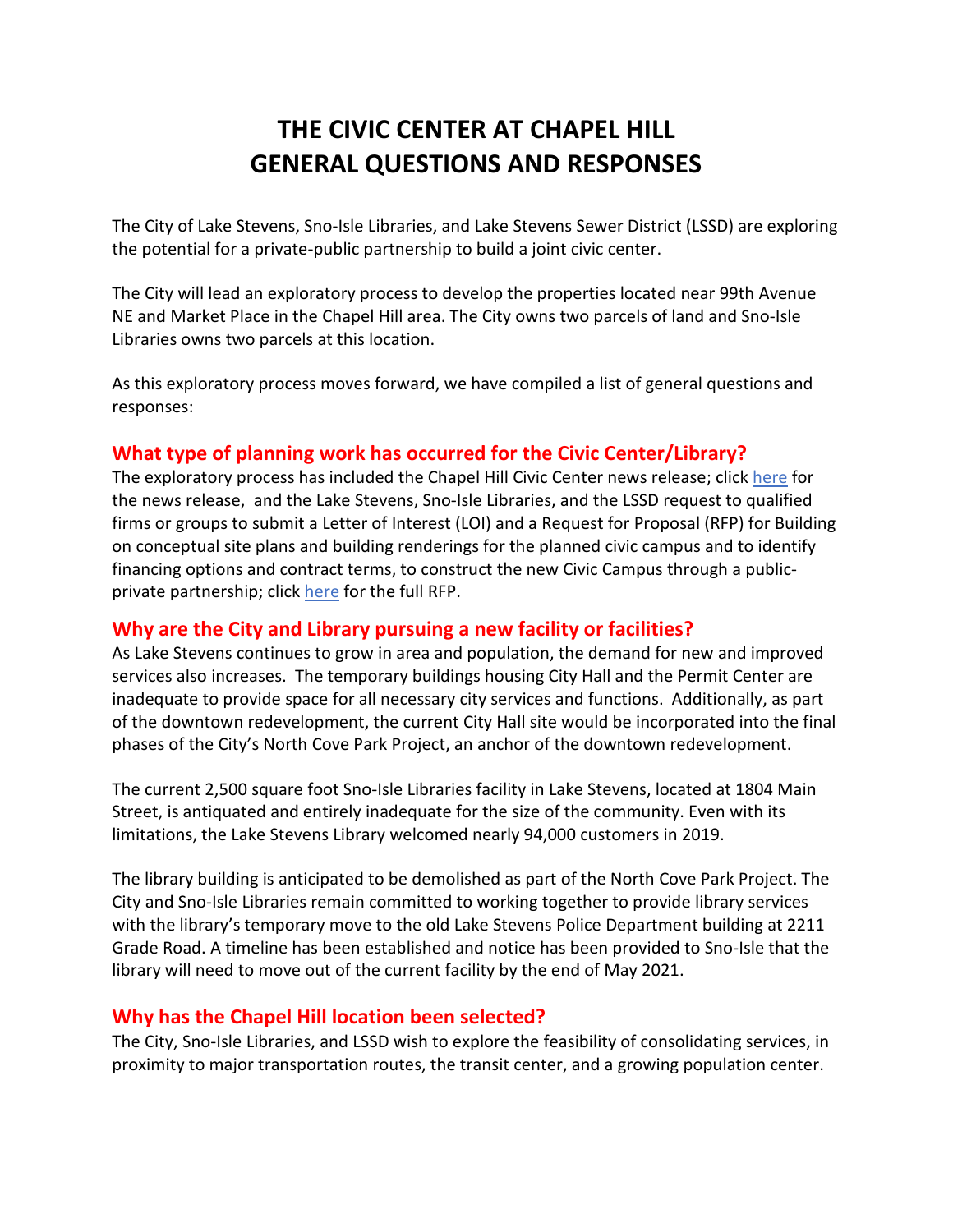The key objectives are to provide public facilities and buildings that deliver municipal and community services effectively, while maintaining a strong community identity.

An outcome of this planning effort would be to construct modern and efficient civic buildings for the enjoyment of all residents and in a financially sustainable manner through a public private partnership.

## **What work is the City, Sewer District and Sno-Isle Libraries doing on the Chapel Hill Civic Center?**

Each agency will be evaluating its public facility needs along with funding and delivery options to meet those needs in the most fiscally responsible way possible over the next 6 months. This work will involve a facility space needs analysis for each agency long-term; evaluation of various public-private partnership funding options and strategies to achieve the best value for the Lake Stevens community; and, some conceptual site designs and preliminary cost estimates illustrating and identifying each agencies civic facility needs and goals along with any private development that may also be constructed on the site to reduce public facility costs.

The evaluation work is expected to be finished at the end of March 2021. Each agency will then determine if, how, and when to proceed to advance the project up to the actual construction of the needed and desired civic facilities.

### **How can the public be involved and stay informed?**

The key to this work will be public engagement in the form of two surveys. The first survey will begin early in the process to identify community objectives for civic facilities and brainstorm ideas and any concerns. The second survey will focus on receiving community feedback about the conceptual site designs that are scheduled to be presented in February of 2021.

Additionally, over the next 6 months, as the evaluation work advances, public meeting presentations (dates and times to be announced) will occur on the status of the work along with additional information posted to this website.

## **Who is assisting the City, Sewer District, and Sno-Isle Libraries with the Chapel Hill Civic Center evaluation process?**

Through a competitive selection process, the City of Lake Stevens, the Lake Stevens Sewer District, and Sno-Isle Libraries selected a team of northwest experts to assist each agency with its civic facilities needs and who can advance the project through construction. The consultant team, led by Stowe Development & Strategies includes the following firms:

- **Stowe Development & Strategies.** An advisory economic and community development firm specializing in public-private partnership strategies that have achieved memorable and successful results.
- **The Miller Hull Partnership.** An award-winning architecture, planning and design firm with diverse experience working with local municipalities to develop city halls and civic centers, libraries, as well as commercial office and residential. They bring the ability to look at each element's needs while also understanding the big picture.